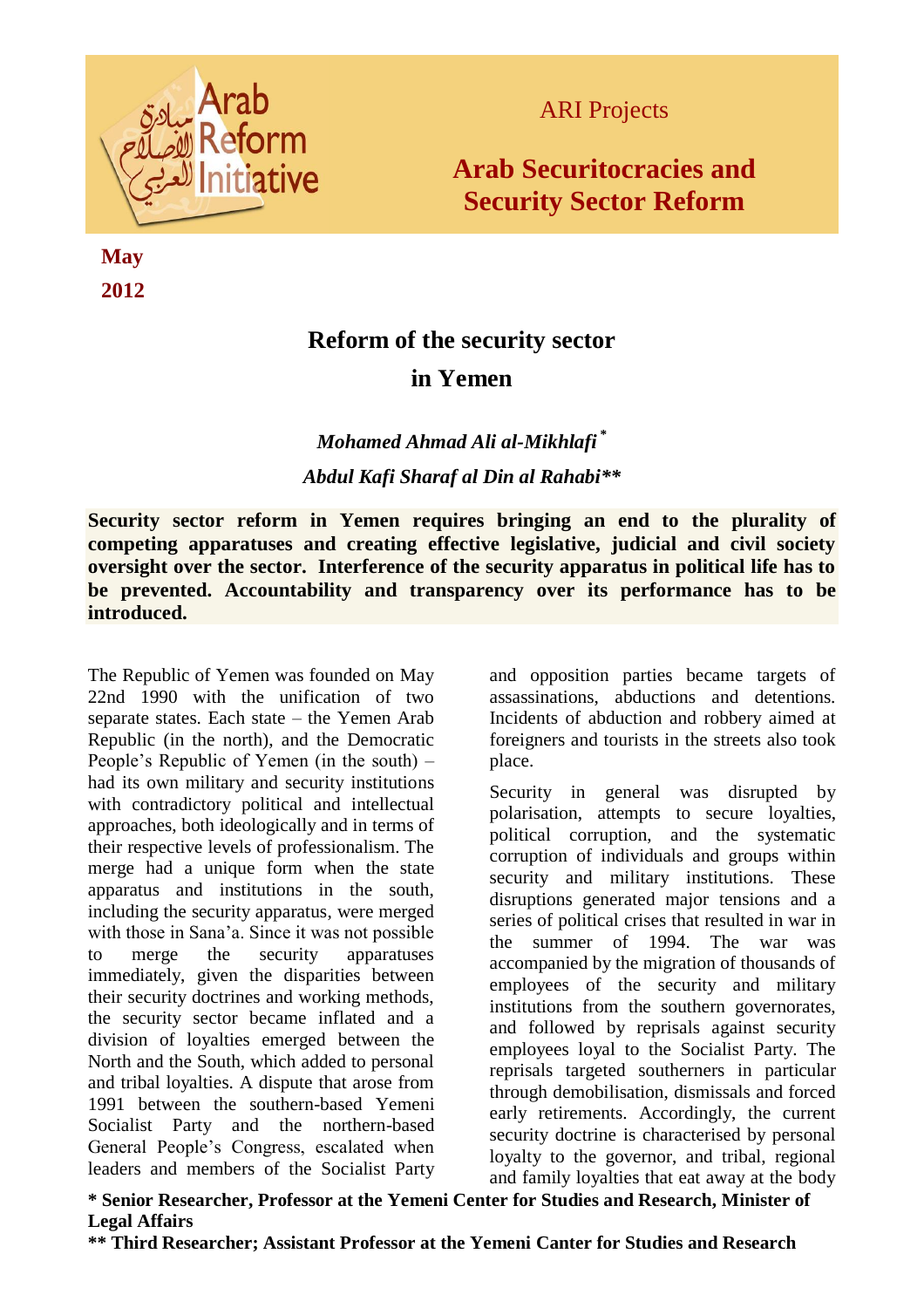of the security apparatus and undermine its status and role in maintaining the security of the country and citizenry. Such loyalties further disrupt the legal and constitutional functions which govern and determine the security apparatus' role in establishing security and protecting Yemeni society.

The war of 1994 also resulted in mixing the security apparatus with Jihadist organisations; one result of the involvement of these organisations in the war was that their leaders and members entered the state apparatus, including the security apparatus. After the war, the authorities resorted to filling the void left by the exclusion of the South, its political parties and its civil society organisations by expanding the existing security apparatus and creating additional security services subordinated to the President and his family. As a consequence, the relationship of these services to the political parties and the citizenry became one of antagonism and intimidation, and confusion arose between the security services, the armed forces and the army. Oversight of the performance of the security services and their budgets was lost entirely, particularly when the ruling party won a vast majority of seats in the Assembly of Representatives. On February 12th, 2011, with the outbreak of the popular revolution in Yemen, the President and his family sought protection behind these services and used them to kill revolutionaries staging peaceful demonstrations and sit-ins. Actually, the President and his family became entirely dependent on these services in their attempt to abort the revolution. The activities of these services thus began to clash with their responsibility to safeguard the rights and freedoms of citizens, making the removal of their leaders from their positions and their integration into the armed and security forces, a necessity of change. This made reform of the security sector an imperative of political reform, specifically of the political system. Such reform would enable democratic transition to take place and guarantee protection of the rights and public freedoms of Yemeni citizens on the basis of inclusive democratic practice, in order to ensure that

the security services do not continue to deviate from their objectives. Furthermore, security reform constitutes part of the comprehensive political, economic, social and cultural reform that is essential if Yemeni society is to extricate itself from the crisis that has tightened its grip over the entire country. It This is also necessary to avert Yemen's slide towards a complete breakdown in security, caused by the current national crisis. Te nation experiences abuses of power, prevailing lax sense of responsibility, and the demise of a security doctrine based on the protection of citizens and their rights. The security services need to performance their functions as set forth in the Constitution and the laws in force and to end the current state of subordination, which hinders the administrative, legislative and judicial oversight. Moreover, they need to reduce the swelling number of its staff, and to limit their intervention with the civilian institutions, the judiciary and Yemeni citizens.

Among the core tasks of security sector reform is to bring an end to the plurality of security apparatuses, their subordinate status and conflicting competencies, and to create effective legislative and judicial oversight over them. It should also determine the role of civil society organisations in monitoring the security apparatus, in order to bring about oversight over security spending and the privileges accorded to the security apparatus in the state budget. Such oversight will also create neutrality within the security services in political life, deter affiliation to political parties, and subject them to accountability and transparency in the performance of their respective mandates. It will further prevent impunity by holding to account anyone who violates the laws and regulations according to which these apparatus were established.

This paper reviews the problems facing the security apparatus in Yemen and sets forth a vision of security sector reform.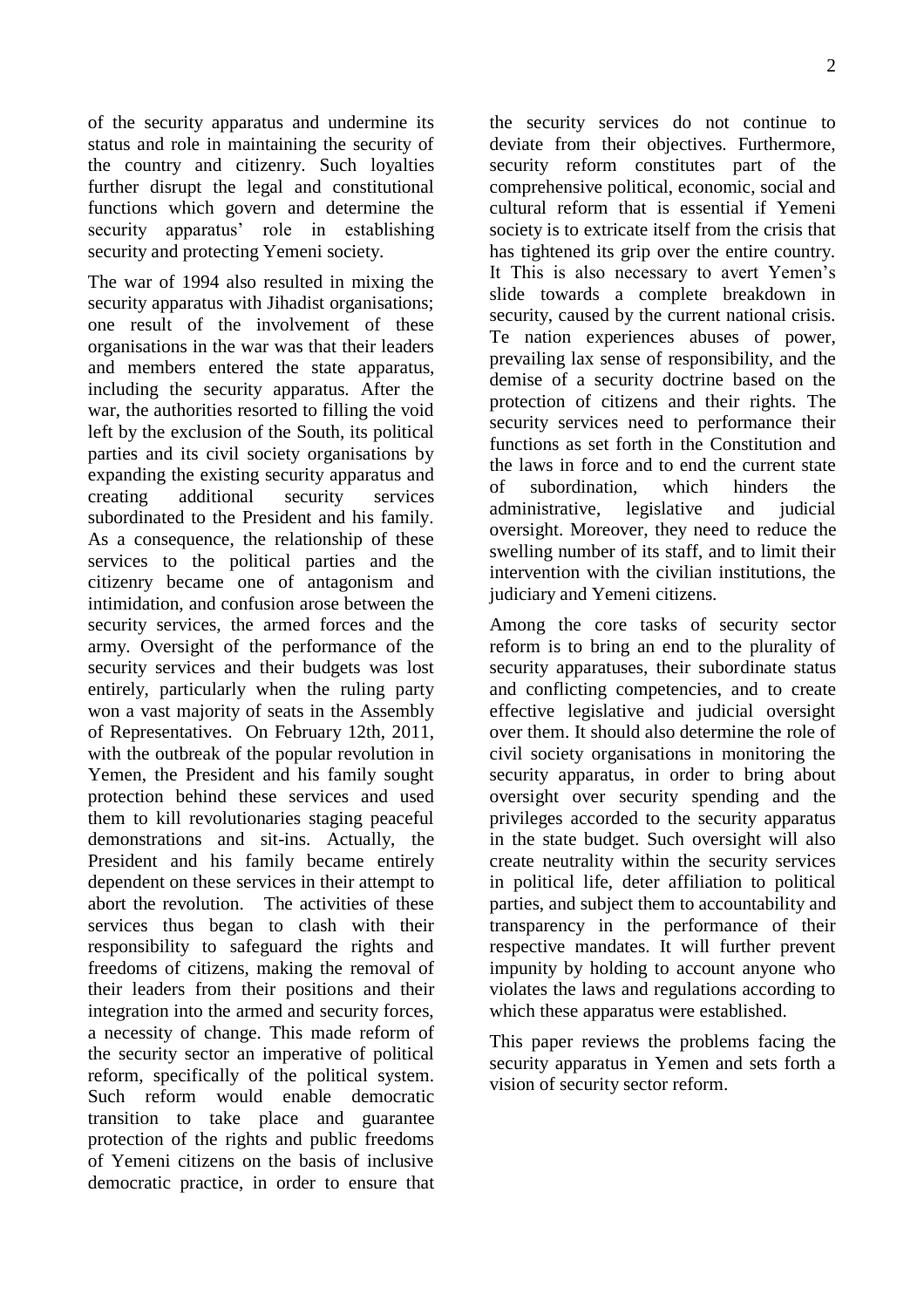## **The current reality of the security apparatus**

The Ministry of Interior in Yemen is one of the country's security institutions, and the largest in terms of the number of apparatuses that are under its authority. According to the text of Presidential Decree no. 169 of 1995, it administers security affairs in various fields, including all security and policing functions. This, however, contradicts with the competencies of some of the other security apparatuses that have been established, for purposes of intelligence or espionage, to protect state security. The security forces and officers affiliated to the Interior Ministry are estimated at over 100,000 individuals and officers, distributed among all the various security organs and institutions under the ministry's authority. Enrolment in these apparatus is controlled through the training provided for security staff in the Police Academy, the Higher Institute of Police Officers and the Training School for Police. Individuals with power and influence over the affairs of the country intervene in the issue of affiliation and enrolment in these schools and colleges on a regional, clan or tribal basis, as is also the norm within the security institutions.

In South Yemen women had risen to senior positions within the police force and the Interior Ministry. However, following the civil war of 1994, they were excluded  $>$  The sole option that remained for women who wished to join the police and other Interior Ministry apparatus was to enrol in the Training School for Police. Three sets of roughly 1,500 female police officers have graduated and taken up security positions. Granting women access to the security institutions is new to society in the north, where women are restricted to working in special prisons for women, performing administrative tasks in offices and within the Interior Ministry and its various subsidiary organs, and carrying out work that calls for a cadre of women that cannot be substituted by men. There are approximately 5,000 women in the police force. However, the employment of women in the police and security apparatus is still frowned upon by society in most regions where traditional culture and tribal customs still dominate. Thus women are officially permitted to enter the police force and security apparatus in fields where men cannot take their place; in other areas of policing and security work their roles are marginal or almost non-existent, as it is believed that the requisite skills and qualifications are the prerogative of men.

The issue of enrolment and training is controlled first and foremost by the will of those in power, and not by general terms and provisions set forth in rules and regulations according to standards of personal aptitude and ability. The imbalances in recruitment to the Ministry of the Interior's police or security apparatus are created by the interference of power-holders, favouritism, bribery and personal connections. Regionalism and tribalism influence the composition of these apparatuses, lending them a regional, tribal character. In addition, the membership of officers in the ruling party violates the Constitution and the law, which prohibit security apparatus staff from maintaining party affiliations.

The following security apparatuses are subordinated to the Interior Ministry: the Civilian Police Force; the Criminal Investigation Department (CID); the Prisons Authority; the Traffic Police; the Immigration, Passports and Nationality Authority; the Civil Status Authority; the Coast Guard; the Civil Defence Department; the International Police (Interpol); and the Central Security Units. Under legal regulations, the Central Security Units, which are paramilitary bodies, fall under the authority of the Central Security Organisation, but are not subordinated to it in practice. There are also a number of other security services, namely:

The Political Security Organisation (PSO), which was established by Presidential Decree no. 121 of 1992 following the merger of the two state security apparatuses in the (former) Democratic Republic of Yemen and the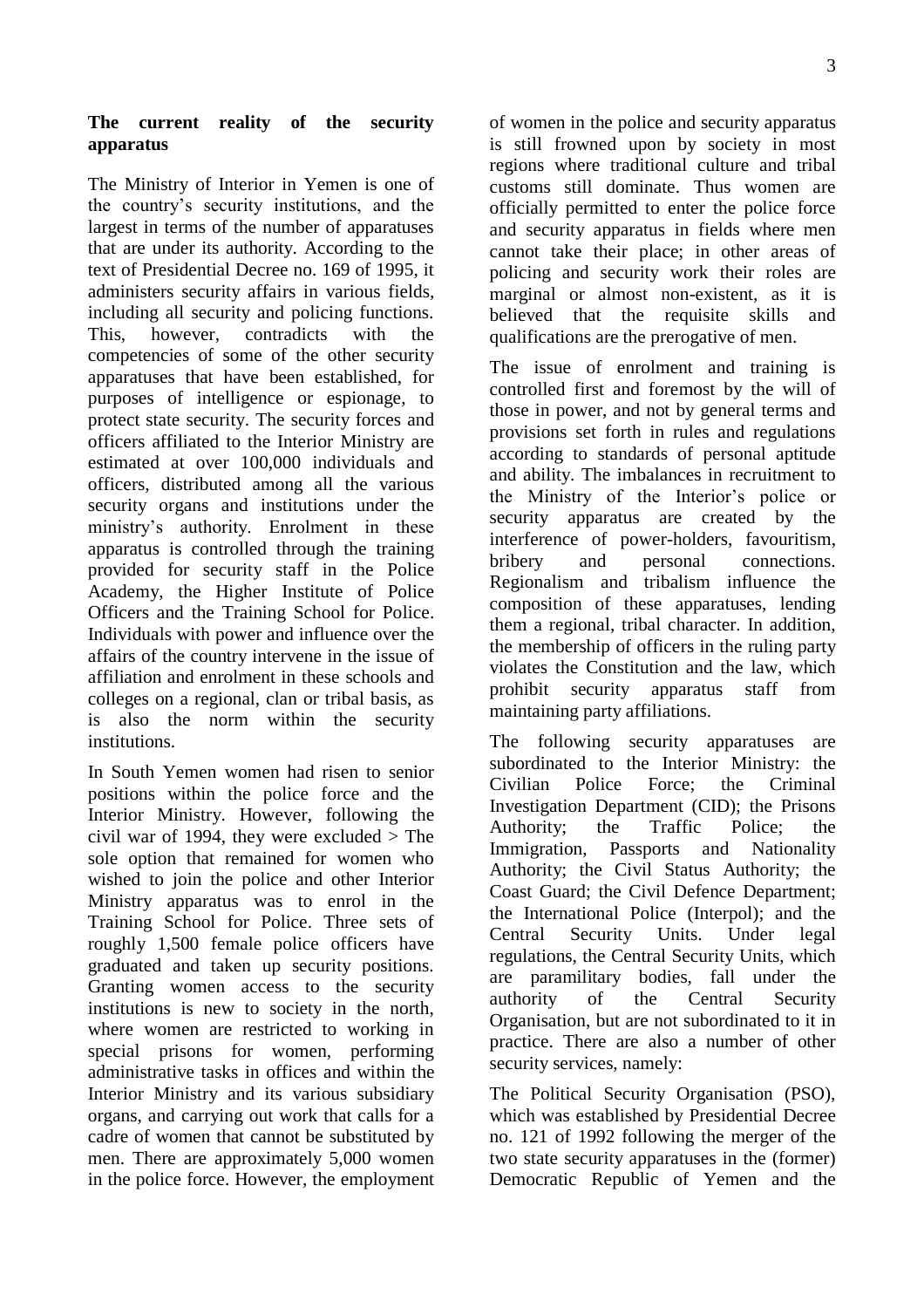(former) Yemen Arabic Republic into a single apparatus, named the Central Agency for Political Security. It enjoys broad and varied powers in terms of its jurisdiction and functions "to guarantee safety and ensure the security of the state and the regime therein, and to expose all acts that may harm its internal and external security, or damage its military, political, economic and social base, or any other national interest…" Employees of the organisation are granted the powers of judicial police officers, and the Presidential Decree afforded the "Central Agency for Political Security the right to establish branches for itself in all governorates of the Republic." The National Security Bureau was founded by Presidential Decree no. 261 of 2002, which determined that the functions and competencies of this agency are "to monitor, gather, provide and analyse intelligence on all hostile positions and activities directed from abroad that present a threat to the country's national security, sovereignty, political regime and economic and military base." The decree also gave the agency and its staff the powers conferred on judicial police officers by the Criminal Procedure Code. The agency has the additional right to establish branches in all governorates, and was accorded a kind of distinction from the other security apparatuses in terms of its powers, making it the security "agency of agencies". It is affiliated to the PSO and directly subordinate to the President of the Republic. In addition to the aforementioned security agencies are the Military Intelligence, which is subordinate to the Ministry of Defence, the Counter-Terrorism Unit within the Republican Guard, and the Special Forces.

#### **The structure and features of the security sector**

The security apparatuses that assume direct security duties fall into two groups:

consists of the Police, which under the Constitution is a regular civilian body charged with protecting the security of citizens, maintaining public order and security, and executing the orders of the judicial authority<sup>1</sup>. It is assisted in its technical functions by the Criminal Investigation Department (CID). In the context of combating terrorism, a new agency was established under Presidential Decree no. 159 of 2004, namely the General Administration to Counter Terrorism and Organized Crime. Outside the constitutional context, the Central Security Units existed prior to the founding of the Republic of Yemen and have continued thereafter. They have a paramilitary structure and functions, and exist outside the domain of the civilian police force. Their leadership is usually entrusted to relatives or close loyalists of the President. A new unit, the Counter-Terrorism Unit, has also been created in the context of counter-terrorism.

The second group of security apparatuses consists of special, supra-ministerial agencies, including some that have been merged with the armed forces. They operate under the direct authority of the President, who runs them using members of his family and close associates. They comprise the Central Agency for Political Security, the National Security Bureau, and the Republican Guard, to which the special Counter-Terrorism Unit is affiliated, and the Special Forces. These agencies operate separately from the institutional context of governmental organs. Since the execution of their security functions depends on secrecy, they are contrary to the rule of law and all standards of democratic governance. They constitute a source of fear and intimidation for citizens, because their task is to protect those in power and members

<u>.</u>

The first group is the General Security Agency and the Central Security Organisation. In the formal, legal sense these bodies are subordinate to the Ministry of the Interior. The General Security Agency

<sup>1</sup> Article 39 of the Constitution provides that, "The police is a civilian and formal force which performs its duties for the service of the people and guarantees peace and security for the people. It shall preserve the law, keep public order, protect general behavior, implement the orders of the judicial authority and execute duties dictated to it by the Country's laws, and police by-laws."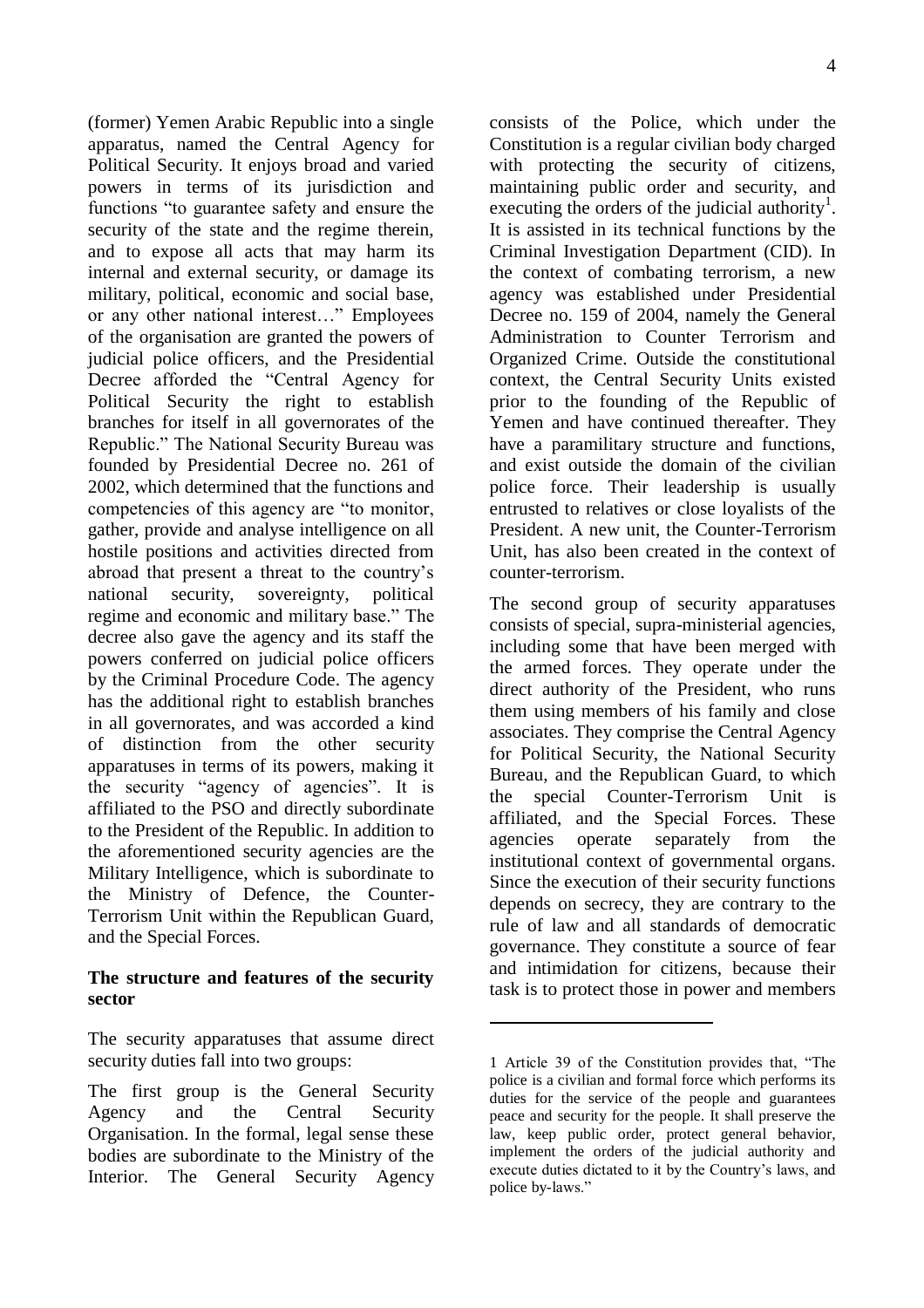of the regime, particularly the President and his family. The security doctrine of the various security agencies is to protect and remain loyal to the regime, and not to protect of the citizenry and their rights or to impose the rule of law.

The functions of these services overlap and conflict. Most of the powers granted to the PSO and the National Security Bureau are identical or nearly identical. Both have powers and competencies in accordance with the decisions by which they were established, including the powers of the police security apparatus and those of certain other agencies under the authority of the Interior Ministry, for example the Coast Guard, the Border Guard, and the CID in relation to smuggling and theft. The law also affords them the right to conclude security agreements with their counterpart agencies in sister and friendly countries, and to cooperate and coordinate with such agencies in the fight against activities related to the security of these states and their regimes, a matter that has also been delegated to the Interior Ministry. Counterterrorism units have proliferated within the various security services, including the General Administration to Counter Terrorism and Organised Crime, affiliated to the General Security Agency, the counter-terrorism unit within the Central Security Organisation, and the counter-terrorism unit in the Republican Guard.

Besides the fact that the PSO and the National Security Bureau have both been granted the power of judicial enforcement – in contradiction to the Constitution, Article 39 of which provides that judicial enforcement is the prerogative of the police as a civilian establishment – the fact that the security apparatus enjoys authority and influence and is directly subordinate to the Presidency of the Republic indicates the overlapping and contradictory functions of the various security agencies. It has become difficult to differentiate between the roles of these agencies and to identify differences between their functions and competencies precisely, or to monitor their legal and illegal activities,

since in practice there is no authority above them other than the President of the Republic. The latter has granted full powers to these agencies, which commit many violations of the rights and freedoms of citizens, journalists and politicians, and stifle the work of political parties, political organisations and civil society associations. Furthermore, all the individuals employed by these agencies enjoy special privileges granted by the leaders of all state institutions and civil administrations with a direct link to the daily affairs of citizens. Their positions and affiliations to the security apparatus ensure them total protection and provide them with all the means of power and influence they need to carry out illegal actions, such as looting public funds, the abuse of power, corruption, pilfering state resources, breaching regulations and laws in force, and all without accountability. Indeed, these regulations and laws have been effectively crippled and voided of the content for which they were enacted, and the security services have failed to properly comply with the competencies and functions with which they were entrusted by law. They have become completely intertwined and overlapped, making it difficult to identify any distinguishing features between them. They are known to be managed by people with influence who possess neither the requisite qualifications, experience, or seniority in use in military and security services; rather, the functions and competencies of the security apparatus are determined by personal loyalties and proximity to a certain family, clan, tribe or region.

Overall, the most important characteristics of the security sector are: swelling in terms of the number of apparatuses and individuals; an overlap in their functions and powers; high levels of politicisation among members of the PSO and the National Security Bureau; the special privileges they receive that are not granted to members of the police force or the General Security Agency; reliance by all the security services on personal or regional loyalties in appointments, promotions and tenure; and a lack of professionalism and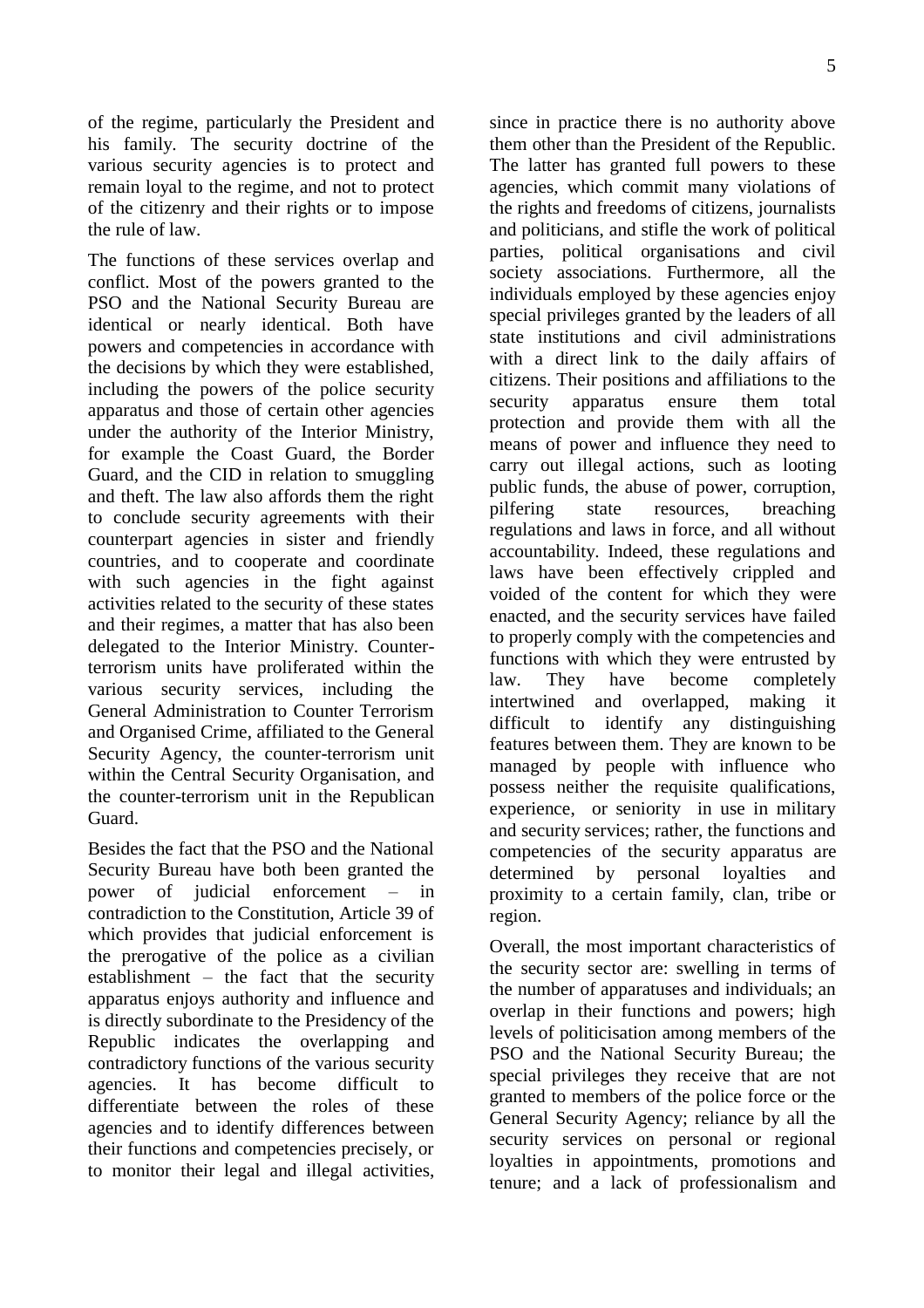training. As a result, the security services have been unable to maintain security and stability, or to fight crime due to the inadequacies in the security zones and police stations, particularly with regard to policing. Such inadequacies stem from mismanagement, poor organisation and lack of preparedness, the impotence of their anticrime programmes and plans, low levels of security awareness in the archiving and opening of criminal records and low standards of data-entry for persons detained at police stations, and the extension of their detention without their cases being referred to the competent prosecutor. These shortcomings even apply to security stations and zones in the capital. The capital contains a total of ten security zones and forty police departments and stations, but abductions are nevertheless carried out by some of the tribal militia, which transfer the abductees to the various regions. They have also committed acts of terrorism against a number of foreign embassies, abducted foreigners and diplomats from the capital and transported them to the kidnappers' tribal areas.

Similarly, combating or reducing smuggling is now beyond the reach of the security services, even though the gateways through which weapons and drugs are smuggled are well known. As a result, Yemen has become a market for weapons and drugs, which are smuggled out to Saudi Arabia and neighbouring countries in the Gulf. It is now clear that such acts, including the smuggling of petroleum products and derivatives, are being carried out by powerful individuals.

Yemen has long land and sea borders. It consists of twenty-one governorates (muhafazat) and 333 districts (muderiat). The security services are present within these areas in Police, Border Guard and Coast Guard stations. They know all the existing smuggling routes via the Arabian Sea and the Red Sea from the source countries of Pakistan, Afghanistan and Iran (the "Golden Triangle" countries). Small fishing vessels receive the smuggled goods close to Yemeni regional waters. These goods are then stored

at several locations in the governorates of Mahra and Hadhramaut al-Dakhil. Next they are transported to the governorates of Hajjah and Sa'ada, and from there on to the Kingdom of Saudi Arabia, where a carrier fisherman is given a consignment of 50,000 Saudi Riyals to load onto his small boat. It is transported into Saudi Arabia or on to the United Arab Emirates in brand new SUVs, used for the first time. Upon delivery of the consignment in the neighbouring country, the car becomes the property of the carrier, who is handed the keys after unloading its cargo. Thus there are very attractive, lucrative incentives for smugglers. Forged documents and false identities are used during the course of such operations. Weapons are brought in semiofficially. it has come to light that the arms shipment that was confiscated by the state in early October 2009 was brought to Yemen using official documents from the Ministry of Defence, and that the signatures of officials were forged in order to confirm the transaction, according to an official source<sup>2</sup>.

Security studies and reports have pointed to the ineffectiveness of the security services, indeed their powerlessness to reduce or combat this phenomenon, due to the lack of facilities and training available to antismuggling officers, especially regarding the detection and tracking of smuggled narcotic substances within Yemen. Such activities include surveillance of the known gateways designated for smuggling in the ports, along the coastline, in the desert and within the expanse of rugged mountains, as well as monitoring of the drug-trafficking industry's international mail, and using remote sensors or x-ray devices to detect drugs smuggled in mailed letters<sup>3</sup>. A central agency, the Public Administration for Drugs Control, was established for this purpose.

<u>.</u>

<sup>2</sup> The *Al Thawra* Newspaper, Yemen, p. 1, October 5, 2009.

<sup>3</sup> Dean Ahmed Mohammed al-Hamadi, Working Paper, "Drugs are the problem: The causes and some suggestions," 17<sup>th</sup> Conference of the Heads of the Interior Ministry in Yemen, 22-24 January 2007, p. 9.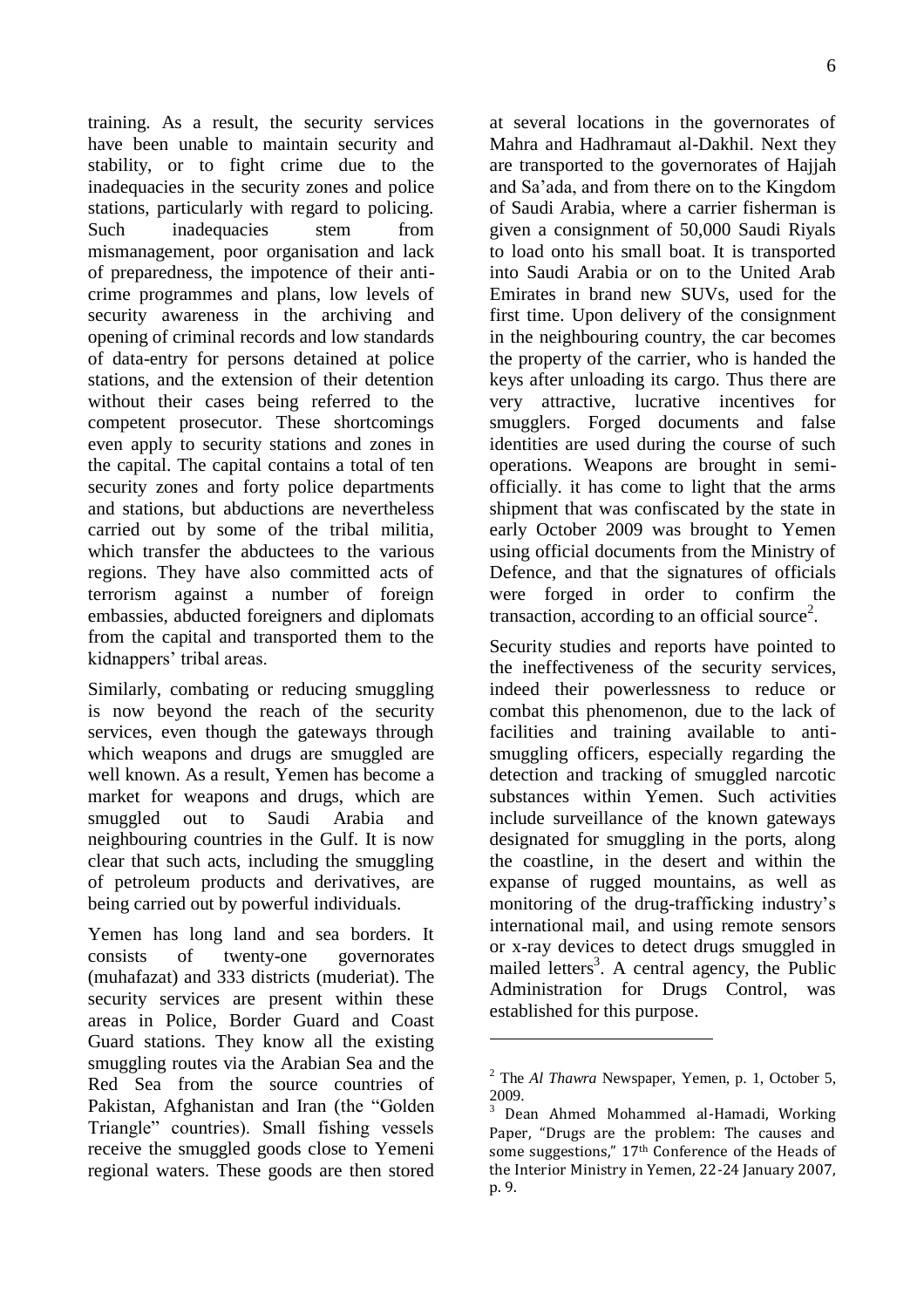#### **The lack of monopoly over the legitimate use of force**

The Yemeni state permits trade in weaponry and the bearing of arms, and has made serious efforts to legalise and regulate the bearing of arms. However, centres of power within the regime, as well as Yemen's tribal structures, remain staunchly opposed to such precautions, and influence political decisionmaking. There are also various misconceptions that maintain that the bearing of weapons is no more than a form of adornment that identifies the Yemeni citizen, flanked by a dagger (janbiya) and rifle, a part of popular folklore and an authentic Yemeni custom and tradition.

Weapons markets are spread among several regions and governorates in Yemen. Experts estimate that there are more than eight million single pieces of weaponry of various kinds and sizes excluding aeroplanes and tanks, which are the preserve of the Yemeni armed forces. This staggering number of weapons in the hands of citizens was confirmed by the President of the Republic in an exclusive interview he conducted with the Al-Jazeera channel several years ago. Consequently, power within society is not confined only to the state and the ruling regime in Yemen, or to the armed forces and security apparatus. Rather, power is distributed between the state and its military and security agencies, and among the armed tribal militia and the Jihadist militias affiliated to al-Qaeda, which has taken advantage of the prevailing instability and structural security imbalances in conducting its activities. The distribution of power is reflected in the state's inability to extend its control over all regions of the Republic and in the reprisals and tribal wars that are raging in a number of regions, despite the state's official strategy of extending its influence and security control to remote regions, through what is referred to as the "deployment" of security. The state has announced five such deployments, each of which is estimated to involve 5,000 police and security officers. However, they are mostly confined to the capital and some of the

major cities that are to a certain extent secure, such as Hodeidah, Ta'izz and Ibb. The government has been unable to settle security disruptions through the length and breadth of the country, particularly where tribal militias are involved.

The kidnapping of foreigners and tourists, as well as some businessmen or their relatives, and reprisal killings in the cities and the capital, Sana'a, are ongoing phenomena. The state even maintains a continuous dialogue with the tribesmen who carry out the kidnappings of foreigners and pays their ransom, or meets their demands for development of their areas, or the resolution of problems between the state and the kidnapping tribes. The reason is that the tribal militia that engage in warfare, carry out reprisals and perform security functions in their regions have acquired the means of power. In the far northern regions they erect military checkpoints through which government security apparatus may pass only with their permission. Such checkpoints have also recently begun to appear in southern regions, a development some researchers and political analysts attribute to the character of the regime and its tribal, clan-based structure, which is based on a web of alliances and corruption that permeates all areas of governmental life in Yemen. A large body of research and analysis indicates that the civil institutions of the state are run by the powerful and influential, and that the government consists merely of a staff that implements the will of the decision-makers, first and foremost the President himself and his family, who hold on to every rein of power, influence and wealth, however minor, and who have full control on the security apparatus.

The chronic political conflict in Yemen is considered one of the most significant causes of insecurity, and a powerful incentive for the web of alliances woven by the tribe, the clan, regionalism, and the jihadist Islamic movements, and especially the Salafi jihadist movement and the al-Qaeda organisation from Afghanistan. The latter, together with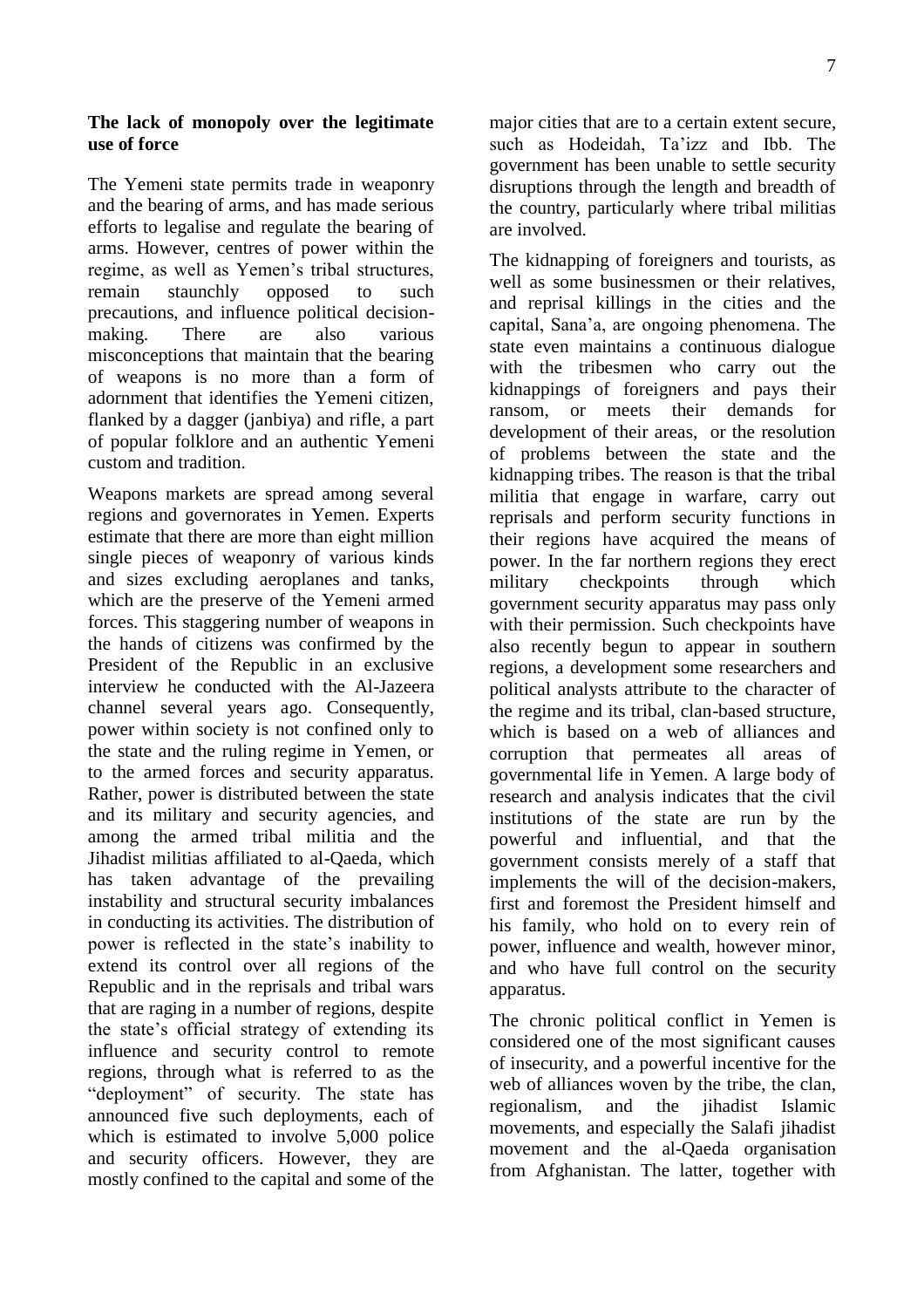the regime, has established alliances and relations of patronage since the 1980s through the security apparatus (the former regime in northern Yemen). The authorities and the regime crushed any movements opposed to the arbitrary measures and oppressive practices they pursued following unification, and during and after the war of 1994. The then-Yemeni Minister of the Interior, Hassan Mohammed Arab, stated that his ministry had expelled all the foreigners present on Yemeni soil, who numbered over 23,000 individuals, most of whom were Afghan Arabs who had taken part in the war that broke out in 1994 between the forces of the Socialist Party from the southern governorates, and the forces of the North. Their expulsion coincided with the rise of the Taliban to power after 1996, and the acrimonious dispute that broke out with the Yemeni Grouping for Reform party, which was ejected from government following the 1997 elections. However, it later became apparent that not all foreigners from the jihadist organisations had in fact been expelled.

The war of 1994 was devastating economically, socially and politically. The security situation was thrown into turmoil, as a result of which the security apparatus lost its prestige. In addition, the regime's triumph after the war, in which the jihadist organisations and tribal militias played a key role, turned the southern governorates into a war booty for the victors. Theft and land appropriation ensued, in addition to the privatisation of the economic and manufacturing institutions. Thousands of employees were laid off from these institutions, as were tens of thousands of members of the armed forces and the security forces, as well as thousands who were forced to retire. Moreover, those of those who remained were unable to return to the positions they had occupied before the war. The people of the southern governorates saw these moves as the annexation of themselves and their state to what was formerly known as the Arab Yemen Republic. Demands were increasingly made for the reform of the situation or of the path to unification. Such

demands went unheeded and demonstrations and protests subsequently broke out. These were put down ruthlessly and with excessive force on the pretext that they constituted an attack on the regime and the law. These movements were, however, initially protests to demand rights, including the demand for employees who had been laid off and retired to return to their former positions, and for reform of the path to unification through effective partnership, as stipulated in the unification accords. The regime paid scant attention to these demands, relying instead on violence, a move which further raised the temperature in these governorates. The result was permanent protests, and the ceiling of demands was consequently raised to disengagement and a return to the situation pre-22 May 1990. Yemeni unity came under threat, and separation became the objective following the recent backing provided by Ali Salem al-Baid, along with the political leadership based abroad and a group known as TAJ, and after the jihadist leader Tariq al-Fadhli, a former ally of the regime, later joined the southern movement.

The Almaraqeshah Mountains in the governorate of Abyan have been a stronghold for al-Qaeda in Yemen. The organisation has set up military camps in the area to conduct training, with material and logistical support from the regime and its full protection. Such support is what has allowed al-Qaeda to carry out acts of terrorism that have damaged the already fragile security and stability of Yemen, including attacks on an American warship and French oil tanker.

The events of September 11th, 2001 in New York and the international pressure brought to bear on Yemen compelled it to join the "War on Terror", together with the strike on Taliban forces in Afghanistan and the intensification of the campaign against al-Qaeda in Pakistan, Afghanistan and Saudi Arabia, Yemen's northern neighbour and one of the world's largest supporters of al-Qaeda and the Islamic jihadist movements. Yemen became the primary base of al-Qaeda, which, with tribal protection, used the triangle governorates of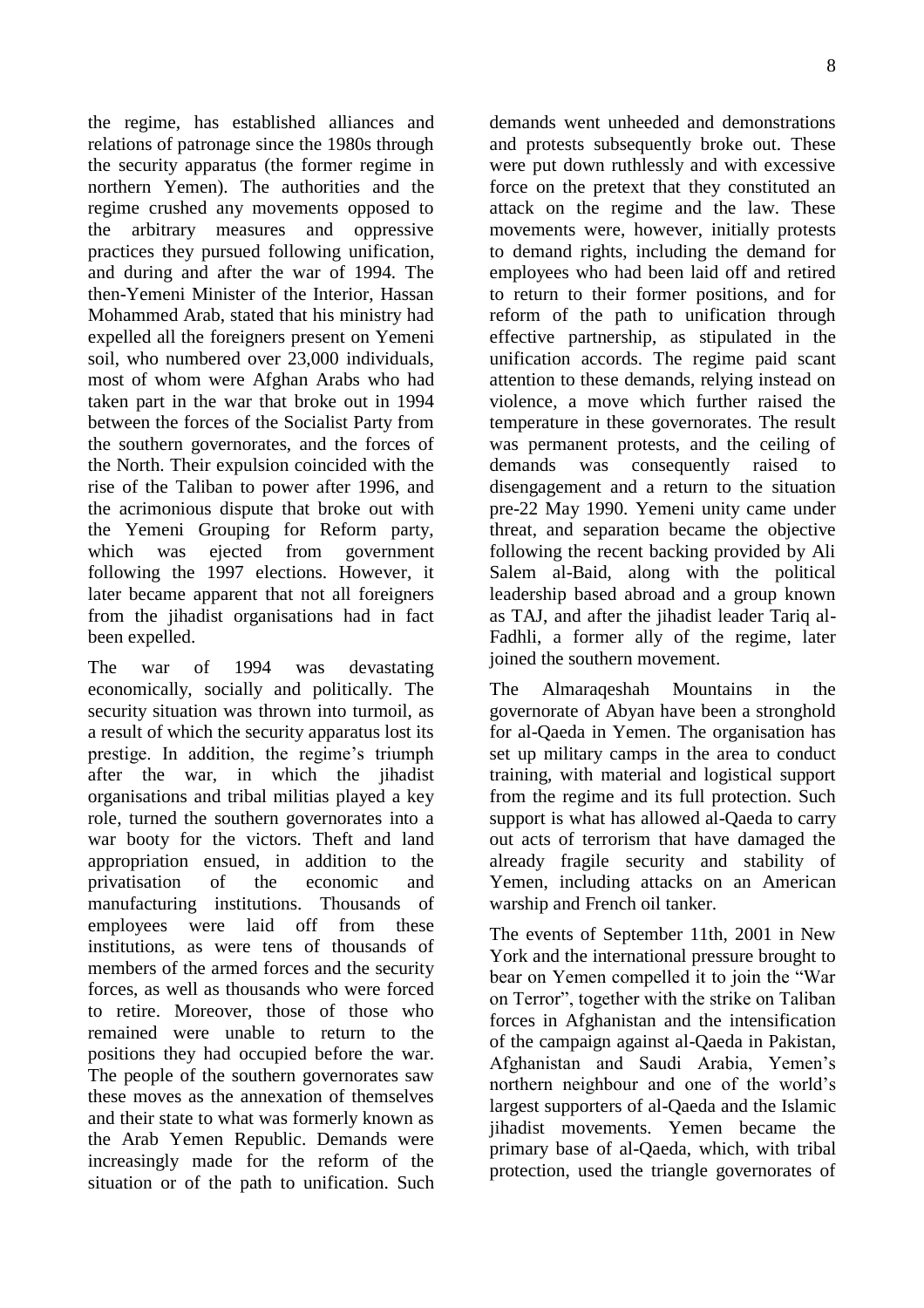al-Jawf, Marib and Shabwa to build its star base, which the organisation announced as its Yemen and Arabian Peninsula branch.

Yemen is currently experiencing extremely difficult security conditions that could lead to dangerous pitfalls. Imbalances have shaken the country at all levels, economic, political and security: a peaceful movement in the South that has been brutally repressed; a political crisis with actors from opposition parties; a stalled democratic process and postponed elections; and the war in the North, which has led to the destruction of villages and displacement of roughly 200,000 persons, mainly women and children, who have scarce resources and live in appalling conditions and under threat from al-Qaeda. These events, which have disrupted the security and stability of Yemen, all call for urgent solutions and structural reforms based on comprehensive change and effective democratic foundations. Such reform would enable Yemen to escape from this dark period and to enjoy security and stability, and would allow the state apparatus and institutions to play an active role in restoring security and stability and protecting the country and its citizens.

## **Oversight of the security apparatus and accountability**

There is a lack of transparency in the security apparatuses. Some of these bodies rely on secrecy as the basis of their work, particularly the PSO, the National Security Bureau and the counter-terrorism bureaus and units. These agencies regularly arrest and abduct individuals, deny them visits, or ban them from travelling. The protests and peaceful assemblies that have been staged in the South for over two years have led to arbitrary arrests that have thus far affected thousands of participants, who are later released without trial. Since the civil war, several attempts have been made to lodge criminal complaints against the persons in charge of these agencies for the illegal abduction, detention and of political activists and journalists. However, the judiciary's lack of status and

the executive authority's domination of it have left it unable to advance or examine these criminal complaints. Thus impunity has become a further incentive for the employees of these agencies to hold the law in contempt and violate rights and freedoms. The fact that the government party enjoys an overwhelming majority in the Assembly of Representatives further encourages these agencies to operate outside the law, and has left the assembly unable to practise accountability.

The constitutional amendments of 2001 further obstructed the supervisory role of parliament and constitutionally divested it of its power of effective oversight. It does not have the right to amend the overall state budget or the authority to make decisions that are binding on the executive authority. It does not consider discussing expenditure within the military and security establishment, which remains inviolable. The Assembly of Representatives approves "unclassified expenditure" on behalf of defence and security apparatuses, which is disbursed with the knowledge of the President of the Republic, without providing any details. During the years of rising oil prices between 2005 and 2008, the government would submit requests in the final two months of each year to the Assembly of Representatives for supplementary budget allocations, which the assembly approved each year, in spite of their illegality. A significant proportion is allocated for defence and security, which is in effect a method of appropriating surplus oil revenues, since funds allocated for defence and security appear as unclassified sums and are easy to requisition. The reports produced by the Central Organization for Control and Auditing do not specify the appropriations and allocations made to the security apparatus, be they under the authority of the Ministry of the Interior or Ministry of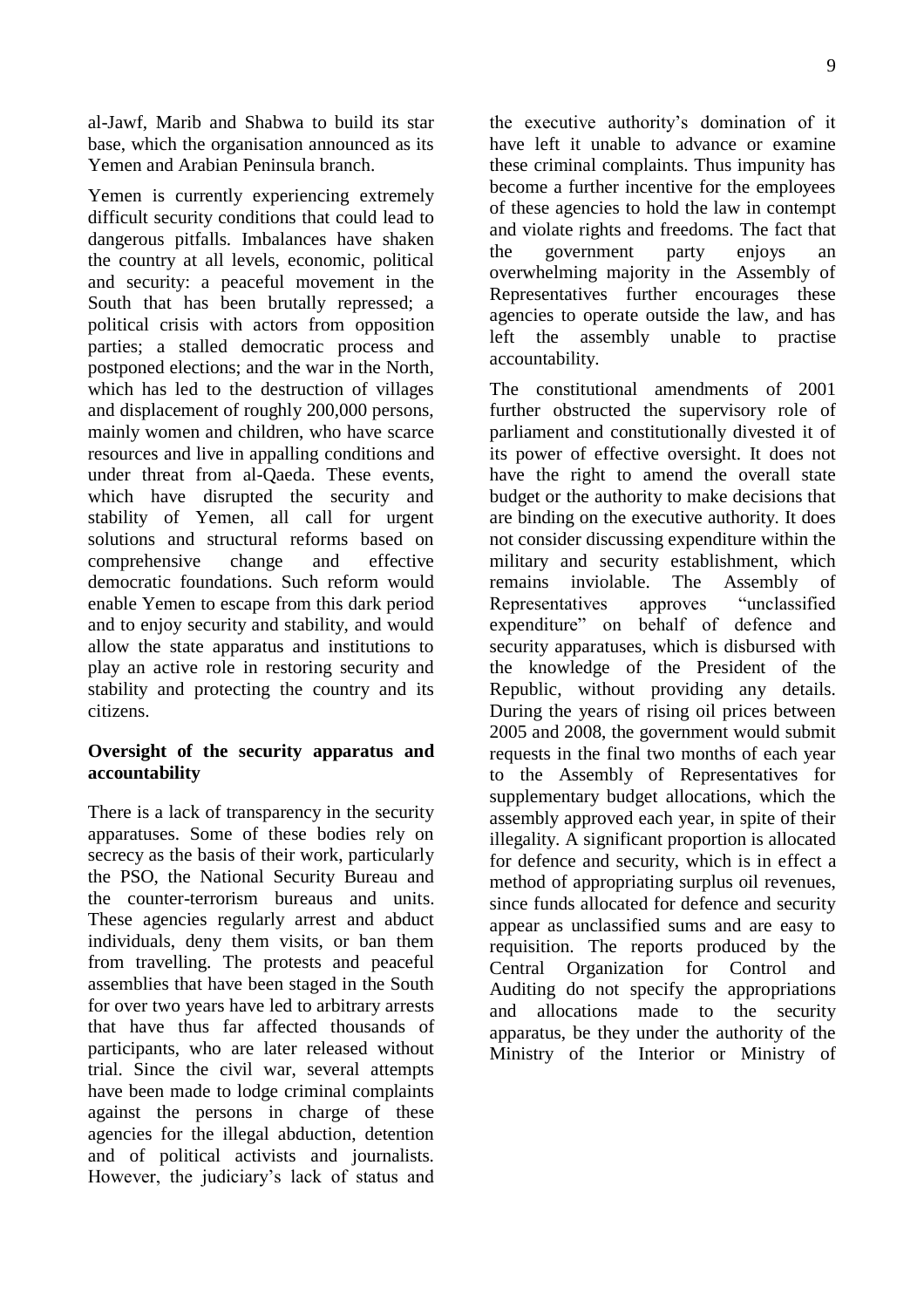Defence, or directly responsible to the President of the Republic<sup>4</sup>.

In light of the absence of the rule of law any oversight loses its effectiveness. Even the judiciary does not supervise these agencies. The judiciary in Yemen lacks independence, and, like the aforementioned security agencies, is under the authority of the President of the Republic. Furthermore, the security apparatus is not subordinated to the executive authority, with the exception of a number of agencies affiliated to the Interior Ministry, which are not subject to effective oversight in the conduct of their functions either. Corruption, favouritism, and holders of power and influence impede even the most basic forms of oversight. Meanwhile civil society organisations are unable to exercise the functions of popular oversight given the lack of cooperation, the intrusion of the security apparatus, and the lack of respect for the rule of law. Their role is limited to referring to some of the violations in their periodic reports, an act that is in itself considered to be a kind of risk, but which has little impact. The security apparatuses are regarded as above accountability and their budgets are not subject to review although they receive a large percentage – over 33% – of the overall state budget, which is provided on an annual basis as the defence and security budget. The majority of security agencies lack transparency in their operations and obtaining information from them is close to impossible. They conduct their work on the basis of the legitimacy that precedes that of democracy: the legitimacy of secrecy.

Since the outbreak of the revolution in Yemen, on February 12, 2011, the President and his family have relied mainly on the presidential guard, the personal guard, the Special Forces, and the central, national and political security forces to suppress the revolution, and have used them to launch

 $\overline{a}$ 

organised systematic campaigns against the revolutionaries calling for the regime's downfall. The fact that they used live ammunition and poison gas to kill the demonstrators made the removal of these services' leaders part and parcel of the president's smooth and peaceful transfer of power, and their integration into armed and security forces a necessity. However, the opposition's request was ignored, seeing the United States' support for the President's family who wished to keep these services and their leaders, many of whom were members of the President's family, in place, under the pretext that the anti-terrorism units, which the United States supported, were an integral part of these services. This turned the peaceful transfer of power into a convoluted exercise, and encouraged the President and his family to hold on to power, after agreeing earlier to a smooth and peaceful transfer power in March 2011. This had the potential to make the option of change through popular revolution a possible avenue of change in Yemen.

#### **Reform of the security sector**

The struggle to establish a state of law following the founding of the Republic of Yemen has included security sector reform. Yemen's political parties signed the "Document of Covenant and Agreement" on February 20, 1994 in Amman, the purpose of which was to lay the foundations of security sector reform within the framework of building a state of law.

The principles adopted in the document included bringing an end to the legitimacy of the secrecy as practised by the PSO on the one hand, and subordinating the security apparatus solely to the Ministry of the Interior and unifying the General Security Agency on the other.

In order to respect institutional legitimacy and legality and safeguard human rights by bringing an end to the secrecy that surrounds the practice of the security apparatus and its domination over agencies and individuals – in the absence of oversight and accountability –

<sup>&</sup>lt;sup>4</sup> See the Yemeni Observatory for Human Rights, *Annual Report on Human Rights and Democracy in Yemen, 2006*, Sana'a, pp. 153-153.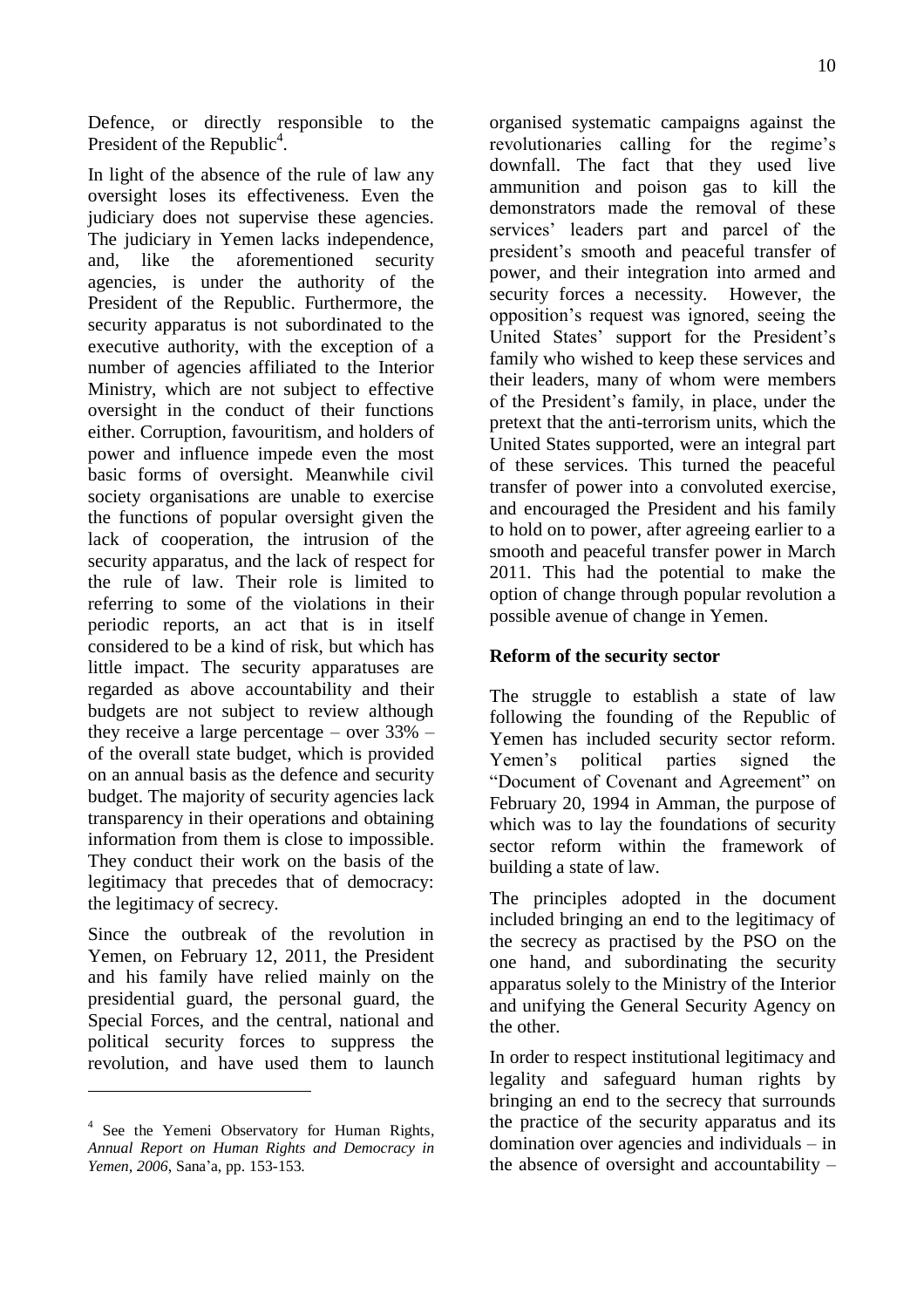the document sets forth the following aspects of reform:

1.The formation, by law, of an intelligence agency to replace the Political Security Organisation, the functions of which are to be defined by law as the protection of national sovereignty.

2.The unification of the General Security Agency – the police force and its ancillary bodies, the special security service (the Central Security Organization), and the Military Intelligence – within a single framework, the General Security Agency, in order to end the state of multiplicity and conflict of functions, and the resulting disorder and infringement of citizens' rights. To subordinate the General Security Agency to the Interior Ministry alone and confine its functions to the ministry by "integrating the various security units within it, including the Central Security Organization, under the control of the Ministry of the Interior, and to prohibit the use of any security expenditure outside the ministry."

3.Under an article entitled "Codifying the relationship and determining authorities", the document views the Presidency as the principal source of lack of respect for the law and violations of human rights. In order to correct this situation, the document linked the definition of the functions and authorities of the Presidential Council<sup>5</sup>, and the reform of the security through: the respect for institutional legitimacy, and modernisation of law enforcement agencies and by purging them of elements of corruption and legal illiteracy, in particular within the General Security Agency and the CID.

The document was signed by parties within the regime and the opposition and was supposed to be translated into constitutional provisions. However, its actual implementation was obstructed by the security apparatuses: the growing numbers

 $\overline{a}$ 

thereof, the dominance of the person of the President and his family over them, and their wholesale return to secrecy and operation outside the law. In addition, an increase was made in the allocations provided to them as unclassified expenses in the general budget, and the National Security Bureau, the Special Forces, and the Counter-Terrorism Units were created.

Reform of the security sector came as part of the process of building a state of law within the Program of the Joint Meeting for Political and National Reform, issued in November 2005. It was then affirmed by the Vision for National Salvation project, presented by the Preparatory Committee for National Dialogue on 7 September 2009. However, these projects essentially come within the general framework of the contents of the Document of Covenant and Agreement. Institutional details of reform of the security sector were not provided, as was the case with the Document of Covenant and Agreement. This can perhaps be attributed to the fact that the latter document, in the opposition's view, continues to offer a sound basis for building a state of law, and the newer documents are intended to meet the demands of subsequent developments. According to the Joint Meeting and Vision for National Salvation projects, security sector reform constitutes the foundation of military establishment reform. Their position is possibly due to the impossibility of separating the armed forces from the security services, the dominance of the presidential family over both the army and the security services, and because of the special mixed military and security forces. The foundations of reform encompass the following principles:

1.The construction of the armed forces and security forces on national foundations based on the Constitution and the law; respect for the will and choices of the people; and prohibition of party-political bias within these forces or their employment in political disputes between political parties, so that their role remains to protect the country, its sovereignty and independence.

 $5$  After the war, the Constitution was amended to abolish the collective presidency of the state, and convert it to a single presidency.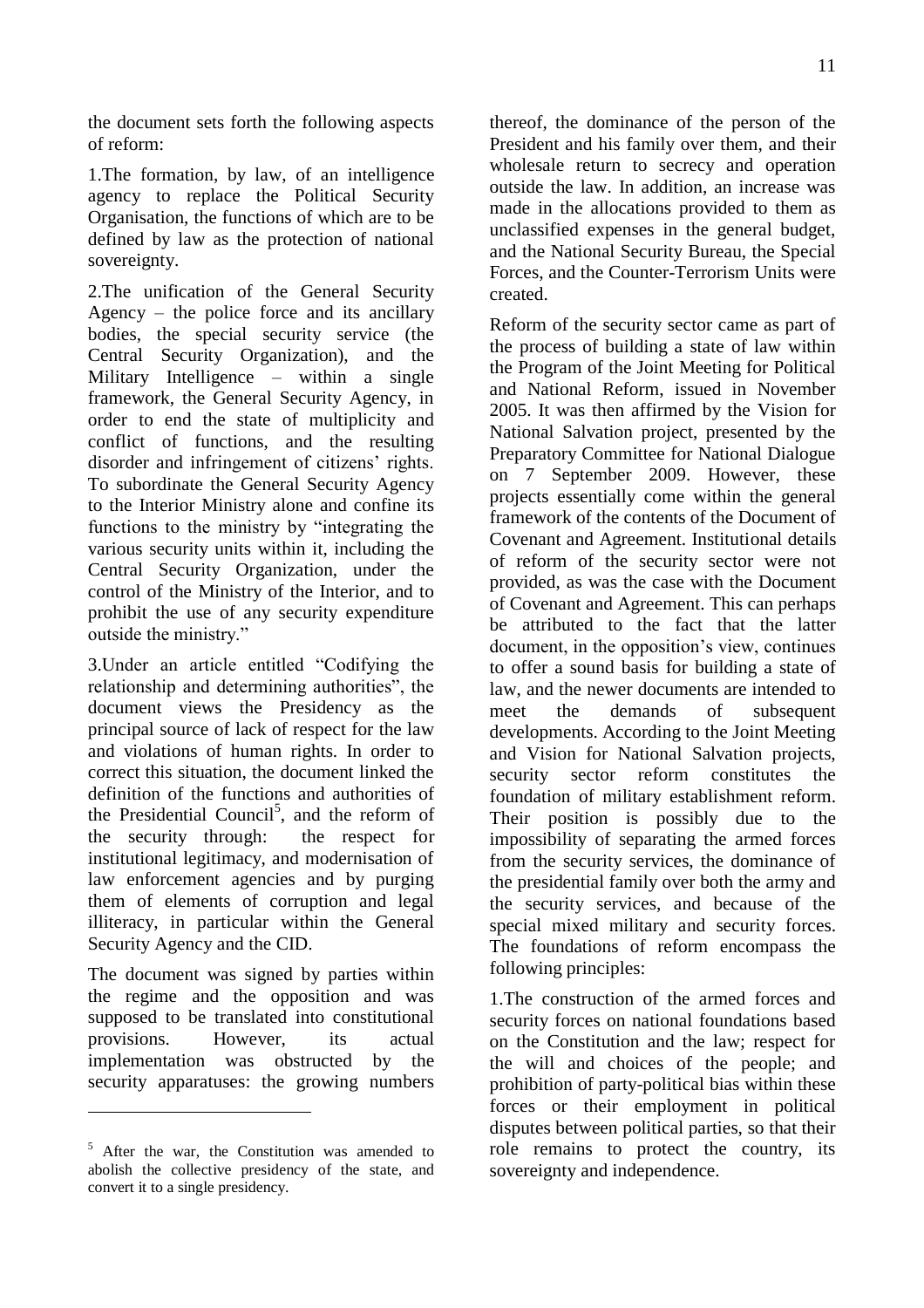2.The consolidation of leadership within the armed forces and the security forces; the prohibition of discrimination in rights and duties and in the various material and moral incentives between individuals and units of the army and security services; and the enactment of legislation to ensure that all appointments and promotions are subject to the principles of seniority and capability.

3.Reform of the Ministry of the Interior, the police and security services to correspond to their status as civilian bodies; an end to overlap and duplication in their structures and competencies, as with those of the armed forces; and an increase in their capacity to fight crime and establish security, stability and respect for human rights.

4.The training of the armed forces and security forces; and providing a decent life for their employees and a guarantee that they will have access to all their rights.

5.The subordination of the armed forces and all the security apparatuses to the cabinet in all their affairs.

This document will be presented at a national dialogue conference to be converted into constitutional provisions; however, this conference, which was originally planned for March 2011, had to be postponed due to the outbreak of the popular revolution in Yemen. Nevertheless, holding it will remain a priority on the agenda once the revolution succeeds and its objectives are implemented.

#### **Conclusion**

To conclude, the solution to the problem of reform of the security sector is tied to the solution to the crisis in building a state of law. The chief reason for the failure of security reform is related to the lack of consensus over reform of the political system and reform of the security sector therein. This study has shown that one of the immediate obstacles to security sector reform is the widespread nature of political and financial corruption, which in turn resulted from a structural crisis that stems from the failure to establish a state of law. It is a national crisis that has been

complicated by the civil law of 1994, the consequences of which have precluded the emergence of a culture of democracy, impaired many basic human rights and freedoms, and entrenched economic and social under-development. The political disturbance to the balance of power generated by the war has enabled the authorities to rid society of its active forces and deny them participation. They have filled the resulting gap by increasing the number of security apparatuses and their employees, ingraining their military character, tightening the control of the presidential family over them and resisting their specialisation, adopting secrecy in their work, as opposed to legality.

Nonetheless, it is a weak sector that does not possess a monopoly over the use of legitimate force on behalf of the state. Rather, the field has been left open to jihadist organisations and tribal militia, making it more prone to tyranny and violations of rights and freedoms. Furthermore, the security sector has been left bloated and fragmented, and absent in vast areas of the country, unable to impose security even in the capital. At the same time, the security sector lacks order, and is subject to oversight by neither the legislative nor the executive authorities, or even by the government. It is answerable only to the President, and consequently lacks a national security doctrine, and is weak in terms of its professionalism. It relies on personal, family and regional loyalties in the discharge of its functions, in the process of appointing individuals, awarding promotions and filling positions in the various bodies within the sector.

The study has also revealed that security sector reform necessitates the creation of neutral conditions within the security establishment, and an end to the plurality of security apparatuses and their inflated size. They must be subjected to accountability and adopt a national security doctrine based on loyalty to the rule of law, the protection of human rights and fundamental freedoms, and service to the citizenry. The level of professionalism of its employees must be